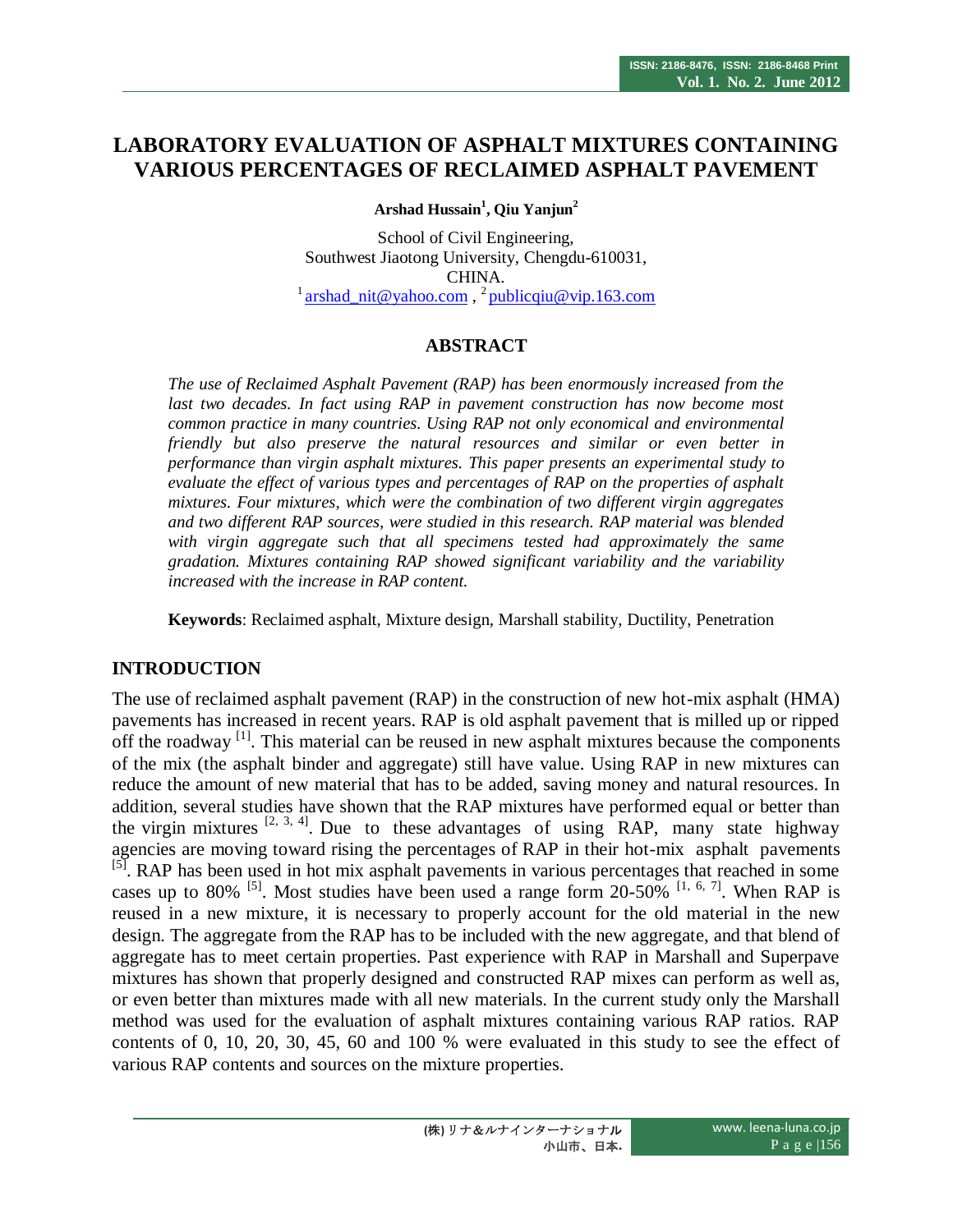#### **MATERIALS CONSIDERATION**

#### **Virgin Aggregates**

In Pakistan, various aggregate sources are available for road constructions. For this research, virgin aggregates have been collected from two dominant aggregate sources Margalla and Dina, which are considered to be the largest live aggregate quarries in the country. The type of aggregate from Margalla and Dina is crushed limestone and quartzite respectively. The limestone from Margalla is one of the best mechanically fractured aggregate in the country free from rounded particles or river bed gravel. On the other hand Dina quarry aggregates contain riverbed and rounded gravels. The pavement construction and maintenance consume large amount of aggregates from these two quarries which diminishes the natural resources.

#### **Virgin Binder**

Asphalt binder 60/70 penetration grade which is being in use in most highways in the country has been acquired from Attock Refinery Limited (ARL) at Rawalpindi. ARL is using heavy crude oil blend  $\sim$  7 to 10 crude containing 3-5% asphaltenes for the production of 60/70 and 80/100 grade asphalt. Most of local heavy crude are produced from northern part of the country. The asphalt binder price is increasing day by day due to increase in the cost of the crude oil.

## **RAP Material**

RAP is the old asphalt pavement produced by milling existing asphalt pavement or crushing old removal from asphalt pavements. For this study the RAP material has been obtained in form of chunks from two sites (Mandra&Nowshera) along national highway N-5, Pakistan. The RAP materials were subjected to severe aging and weathering on the site. The RAP chunks were crushed and screened into different sizes to meet the specified grading requirements. The two RAPs, two virgin aggregates and virgin binder ARL60/70 were used in this research to investigate the effects of RAP on the resulting mixture properties. RAP contents of 0, 10, 20, 30, 45, 60 and 100 % were evaluated in this study to see the effect of various RAP content and sources on the mixture properties.

## **LABORATORY EVALUATION**

In order to access the percentage of the asphalt present in the RAP material, asphalt extraction was done using AASTHO T 160, "Quantitative Extraction of Bitumen from Paving Mixtures" and AASTHO T 170, "Recovery of Asphalt from Solution by Abson Method". The gradations of virgin and RAP materials after extraction are shown in Table 1. The asphalt content of RAP was found to be 5.05% and 5.57% for the Mandra and Nowshera RAP respectively. The laboratory testing for this research was limited to 25mm nominal maximum aggregate size (NMAS) mixture. Four different mixtures combinations of two virgin and two RAP sources were designed and tested as shown below.

Margalla Base  $+$  Nowshera Rap denoted in this paper by  $(MB+N RAP)$ 

Margalla Base  $+$  Mandra Rap denoted by  $(MB+MRAP)$ 

Dina Base + Nowshera RAP (DB+N RAP)

Dina Base + Mandra Rap (DB+M RAP)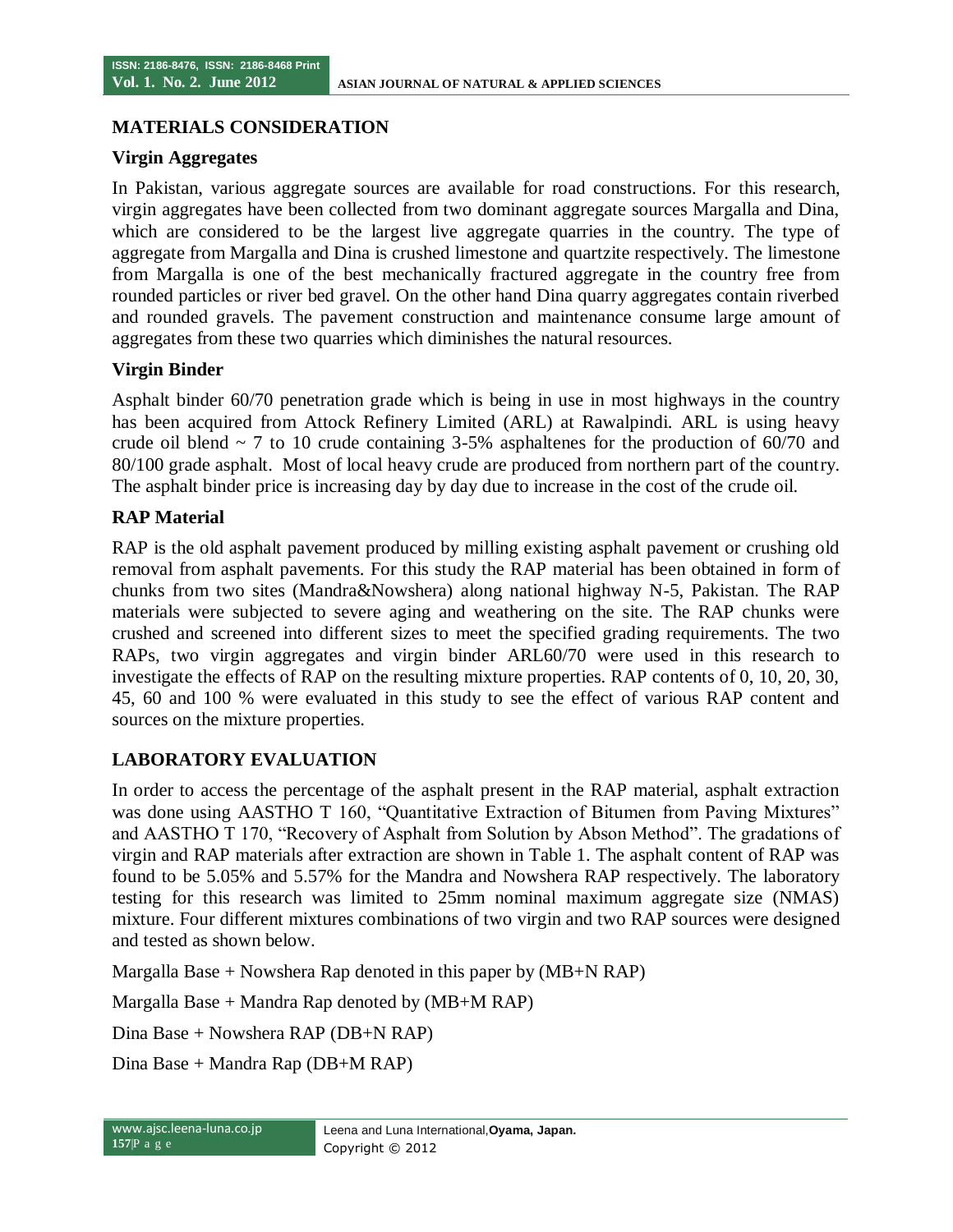| <b>Source</b><br>Sieve Size (in) | <b>Virgin</b> | <b>Mandra RAP</b>      | <b>Nowshera RAP</b> |  |
|----------------------------------|---------------|------------------------|---------------------|--|
|                                  |               | <b>Percent Passing</b> |                     |  |
| 37.5                             | 100           | 100                    | 100                 |  |
| 25                               | 93            | 92                     | 95                  |  |
| 19                               | 80            | 77                     | 83                  |  |
| 12.5                             | 65            | 60                     | 68                  |  |
| 4.75                             | 40            | 42                     | 39                  |  |
| 2.36                             | 25            | 26                     | 30                  |  |
| .18                              | 18            | 20                     | 19                  |  |
| 0.6                              | 14            | 15                     | 13                  |  |
| 0.3                              | 11            | 12                     | 10                  |  |
| 0.075                            | 4             | 8                      | 5                   |  |

**Table 1:Virgin and RAP gradation (after extraction)**

Prior to use RAP in recycling asphalt, it is essential to evaluate the extracted binder properties and their blends with virgin binder. The recovered binder and its blends with virgin binder were tested for penetration and ductility and the results are presented in Table 2. Literature search reveals that normally low RAP content up to 20 % can be designed without changing the binder grade. From table 2 it can be seen that even with 40% RAP, the penetration and ductility show that the aged binders still have enough life. Since the virgin binder ARL 60/70 selected is soft binder (Graded as PG58-16 according to Superpave system) so this will serve as rejuvenating agent in the mixture.

| <b>RAP Source</b>                                     | <b>RAP/Virgin Ratio</b> | <b>Penetration</b> | Ductility (cm) |
|-------------------------------------------------------|-------------------------|--------------------|----------------|
|                                                       | 0/100                   | 66                 | >100           |
|                                                       | 40/60                   | 35                 | 54             |
|                                                       | 70/30                   | 31                 | 40             |
| Mandra                                                | 80/20                   | 14                 | 29             |
|                                                       | 90/10                   | 12                 | 20             |
|                                                       | 100/0                   | 7                  | 16             |
|                                                       | 0/100                   | 66                 | >100           |
| 40/60<br>70/30<br>Nowshera<br>80/20<br>90/10<br>100/0 | 49                      | 90                 |                |
|                                                       |                         | 32                 | 70             |
|                                                       |                         | 29                 | 35             |
|                                                       |                         | 22                 | 18             |
|                                                       |                         | 15                 | 13             |

**Table 2: Penetration and Ductility for all the blends**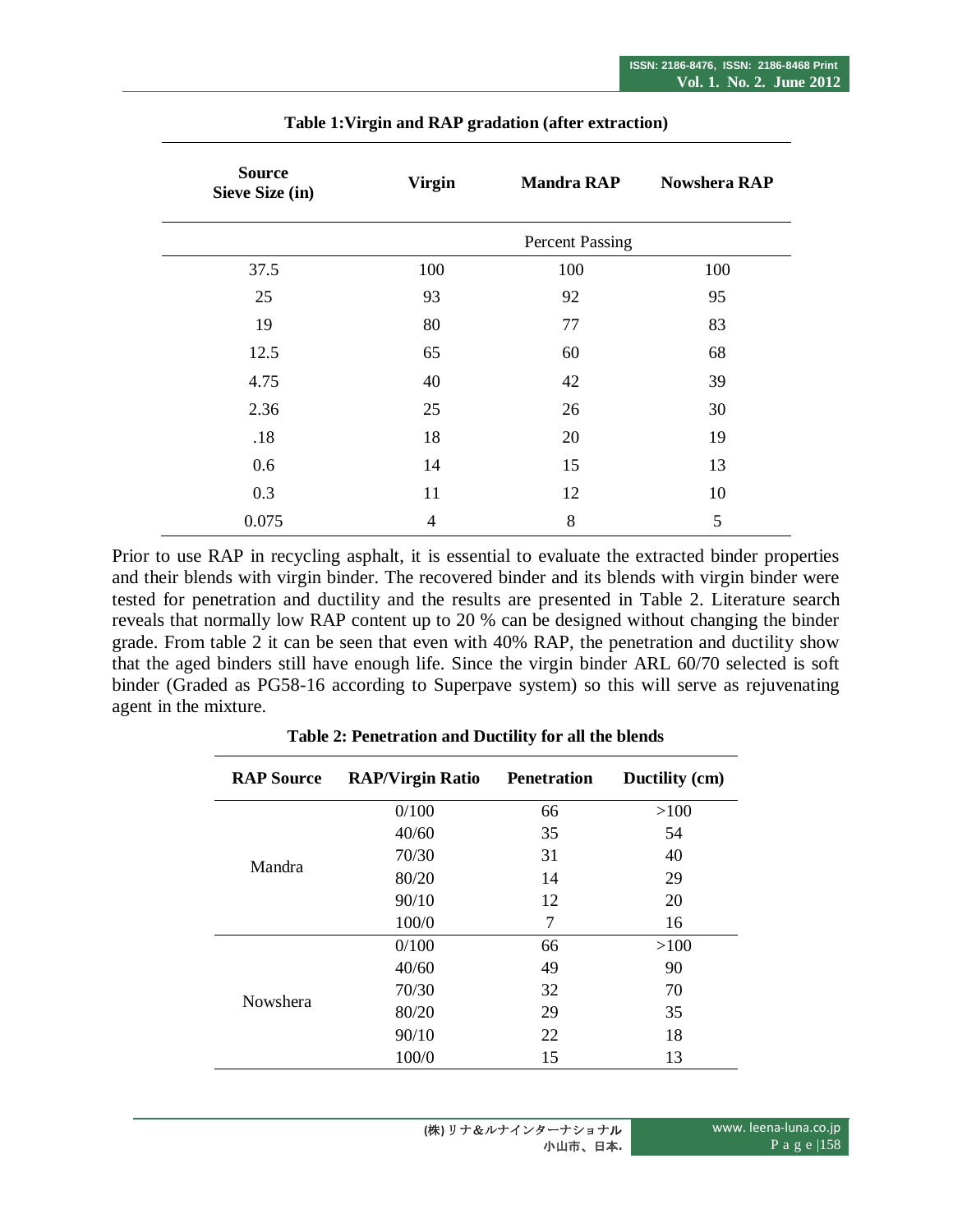As NMAS for base course mix is 1 inch therefore 6-inch diameter specimens were prepared for Marshall testing following ASTM D 5581. Mixtures have been designed for heavy traffic only using the Modified Marshall criteria shown in Table 3. It was assumed that the total asphalt content in the mixture is equal to the 100% virgin base course control mixtures. The optimum asphalt content for the control mixes were 3.69% and 4.75 % for Margalla and Dina aggregates respectively based on 4% air voids.

|                                                                      | Heavy Traffic (>106 million<br><b>ESALs</b> ) |         |  |
|----------------------------------------------------------------------|-----------------------------------------------|---------|--|
| Mix Criteria                                                         | Minimum                                       | Maximum |  |
| Compaction (No. of blows on each side of the<br>specimen             | 112                                           |         |  |
| Stability (Minimum)                                                  | 18014 N                                       |         |  |
| Flow $(0.25$ mm $)$                                                  | 12                                            | 21      |  |
| Percent Air Voids                                                    | 3                                             | 5       |  |
| Percent voids in mineral aggregate for 4% air voids<br>and 25mm NMSG | 12                                            |         |  |
| Percent voids filled with asphalt (VFA)                              | 65                                            | 75      |  |

#### **Table 3: Modified Marshall Mix Design Criteria [8]**

The percentage of new binder was calculated by using the following equation for the 10 to 60% RAP mixtures. The 100% RAP mixtures were compacted without adding any virgin binder since the RAP binder present is higher than the optimum binder.

 $P_{\rm nb}$  = [(100<sup>2</sup>-rP<sub>sb</sub>)P<sub>b</sub>/100(100-P<sub>sb</sub>)}-{(100-r)P<sub>sb</sub>/(100-P<sub>sb</sub>)]<sup>[9]</sup>

Where

 $P_{nb}$  = Percent of new asphalt binder in recycled mix expressed as whole number

 $r =$  New aggregate expressed as a percent of the total aggregate in the recycled mix expressed as a whole number

 $P_b$  = Percent, estimated asphalt content of recycled mix assumed to be the same as that of 100 percent virgin HMA mix

 $P_{sb}$  = Percent, asphalt content of RAP

## **RESULTS AND DISCUSSIONS**

The results of Marshall Mix design of all the four mixtures with various RAP content are summarized in Table 4. With increasing RAP content the mixture stability increases for the first three mixtures group but for the last one there is no significant change in the stability values. The entire mixtures satisfy the minimum stability of 18 kN but for Dina source with high RAP content the mixture exceeds the maximum flow limit of 5.25mm for modified Marshall. Marshall high flow values indicate excess binder content. Generally the variability in the volumetric parameters increases with increase RAP content. The RAP source effect on the first two mixtures which consist of crushed limestone is shown in Fig.1 below. The stability increases linearly with increase in RAP. As the first mixture consist of crushed limestone and also the Nowshera RAP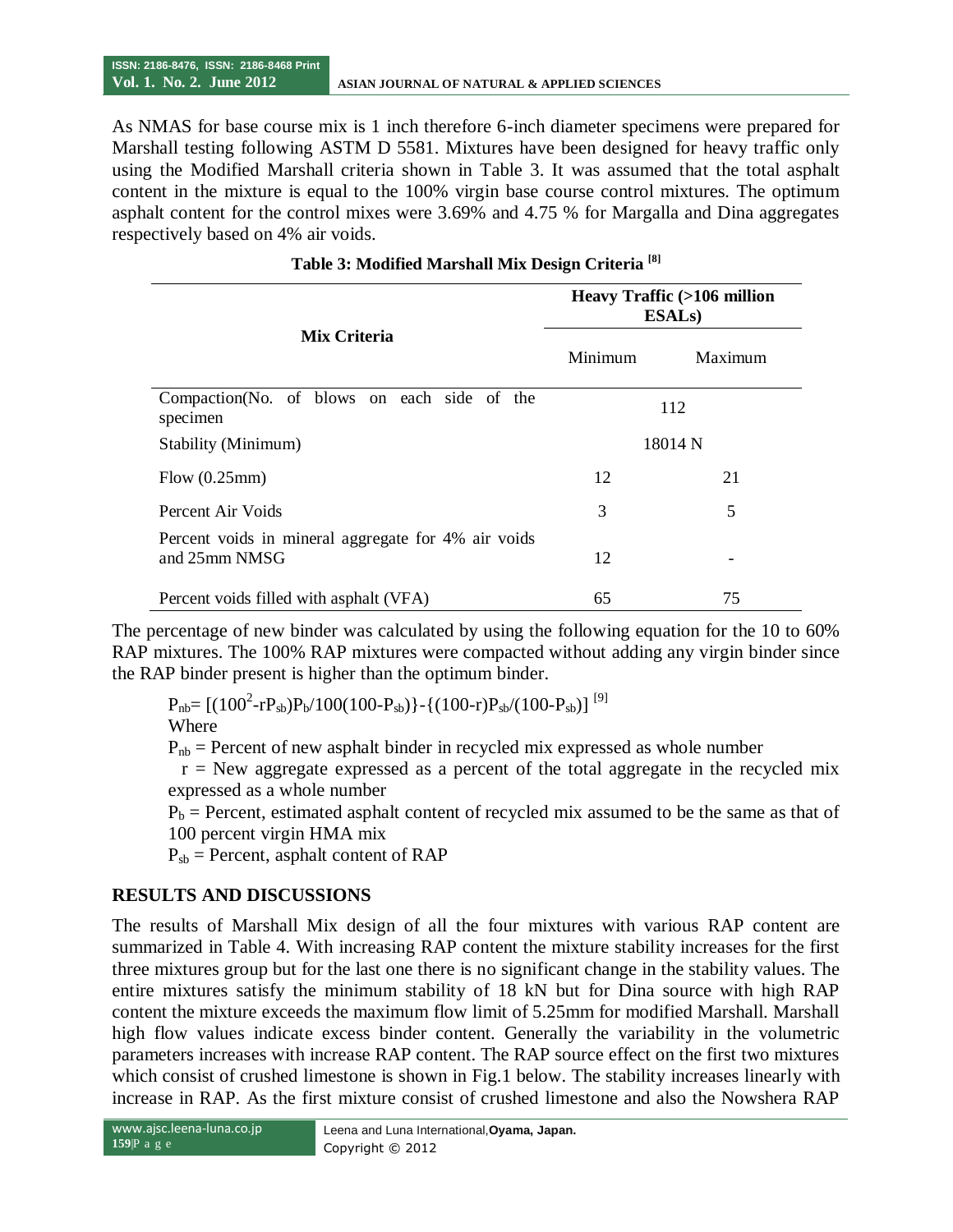aggregate is also crushed so result in good combination and give high stability. Also the N RAP binder is less aged than the M RAP binder as indicated by the penetration and ductility values. Similarly for the third mixture the stability increases with increase RAP content with good linearity ( $\mathbb{R}^2$ =0.939) but for the fourth mixture the increase is not significant ( $\mathbb{R}^2$ =0.795).

| <b>RAP</b><br>$(\%)$ | <b>Air Voids</b><br>(%)  | <b>VFA</b><br>$(\%)$ | <b>VMA</b><br>$(\%)$         | <b>Stability</b><br>(kN) | Flow<br>(mm) | <b>Unit Weight</b><br>$(Kg/m^3)$ |  |
|----------------------|--------------------------|----------------------|------------------------------|--------------------------|--------------|----------------------------------|--|
|                      |                          |                      | <b>Control Margalla Base</b> |                          |              |                                  |  |
|                      |                          |                      |                              |                          |              |                                  |  |
| $\boldsymbol{0}$     | $\overline{4}$           | 68.40                | 12.66                        | 31.2                     | 3.55         | 2393                             |  |
|                      |                          |                      | <b>MB+N RAP</b>              |                          |              |                                  |  |
| 10                   | 3.75                     | 71.46                | 13.14                        | 30.53                    | 3.45         | 2383                             |  |
| 20                   | 3.70                     | 71.45                | 12.96                        | 34.86                    | 4.18         | 2388                             |  |
| 30                   | 4.70                     | 63.73                | 12.96                        | 36.63                    | 3.49         | 2388                             |  |
| 45                   | 3.20                     | 74.58                | 12.59                        | 42.52                    | 3.96         | 2398                             |  |
| 60                   | 3.82                     | 71.70                | 13.50                        | 47.91                    | 4.71         | 2373                             |  |
| 100                  | 3.52                     | 75.40                | 14.31                        | 71.34                    | 5.03         | 2453                             |  |
|                      |                          |                      | MB+M RAP                     |                          |              |                                  |  |
| 10                   | 4.60                     | 72.23                | 16.57                        | 28.86                    | 3.91         | 2293                             |  |
| 20                   | 4.30                     | 74.00                | 16.54                        | 30.33                    | 3.50         | 2298                             |  |
| 30                   | 4.18                     | 73.57                | 15.82                        | 38.24                    | 5.06         | 2318                             |  |
| 45                   | 4.69                     | 68.54                | 14.91                        | 37.05                    | 3.97         | 2343                             |  |
| 60                   | 5.07                     | 68.31                | 16.00                        | 44.32                    | 3.57         | 2313                             |  |
| 100                  | 4.18                     | 73.41                | 15.72                        | 60.63                    | 4.68         | 2363                             |  |
|                      | <b>Control Dina Base</b> |                      |                              |                          |              |                                  |  |
| $\boldsymbol{0}$     | $\overline{4}$           | 73.80                | 15.25                        | 22.5                     | 4.27         | 2416                             |  |
|                      |                          |                      | <b>DB+N RAP</b>              |                          |              |                                  |  |
| 10                   | 3.93                     | 73.85                | 15.03                        | 21.87                    | 4.46         | 2338                             |  |
| 20                   | 3.75                     | 72.63                | 13.70                        | 29.83                    | 4.62         | 2403                             |  |
| 30                   | 3.88                     | 68.38                | 12.27                        | 38.78                    | 4.69         | 2443                             |  |
| 45                   | 3.25                     | 72.64                | 11.88                        | 38.29                    | 4.63         | 2463                             |  |
| 60                   | 3.24                     | 73.53                | 12.24                        | 48.26                    | 5.50         | 2453                             |  |
|                      |                          |                      | <b>DB+M RAP</b>              |                          |              |                                  |  |
| 10                   | 4.55                     | 67.22                | 13.88                        | 32.69                    | 4.59         | 2398                             |  |
| 20                   | 5.66                     | 62.14                | 14.95                        | 33.13                    | 4.40         | 2368                             |  |
| 30                   | 4.78                     | 66.00                | 14.06                        | 31.99                    | 4.68         | 2393                             |  |
| 45                   | 4.36                     | 69.76                | 14.42                        | 31.56                    | 5.71         | 2383                             |  |
| 60                   | 4.39                     | 70.66                | 14.96                        | 29.48                    | 5.41         | 2368                             |  |

|  |  |  |  |  |  | Table 4: Marshall Mix Design for all Mixtures |
|--|--|--|--|--|--|-----------------------------------------------|
|--|--|--|--|--|--|-----------------------------------------------|

The fourth mixture is combination of rounded riverbed aggregate and also the M RAP is also rounded so no prominent change in stability with increase in RAP. Similarly the effect of the virgin aggregate source on the Stability of the N RAP contained mixtures is shown in Fig.2 below. The Marshall stability increases for Margalla and Dina aggregates with increase in RAP with good linearity having  $R^2$  value of 0.917 and 0.929 respectively.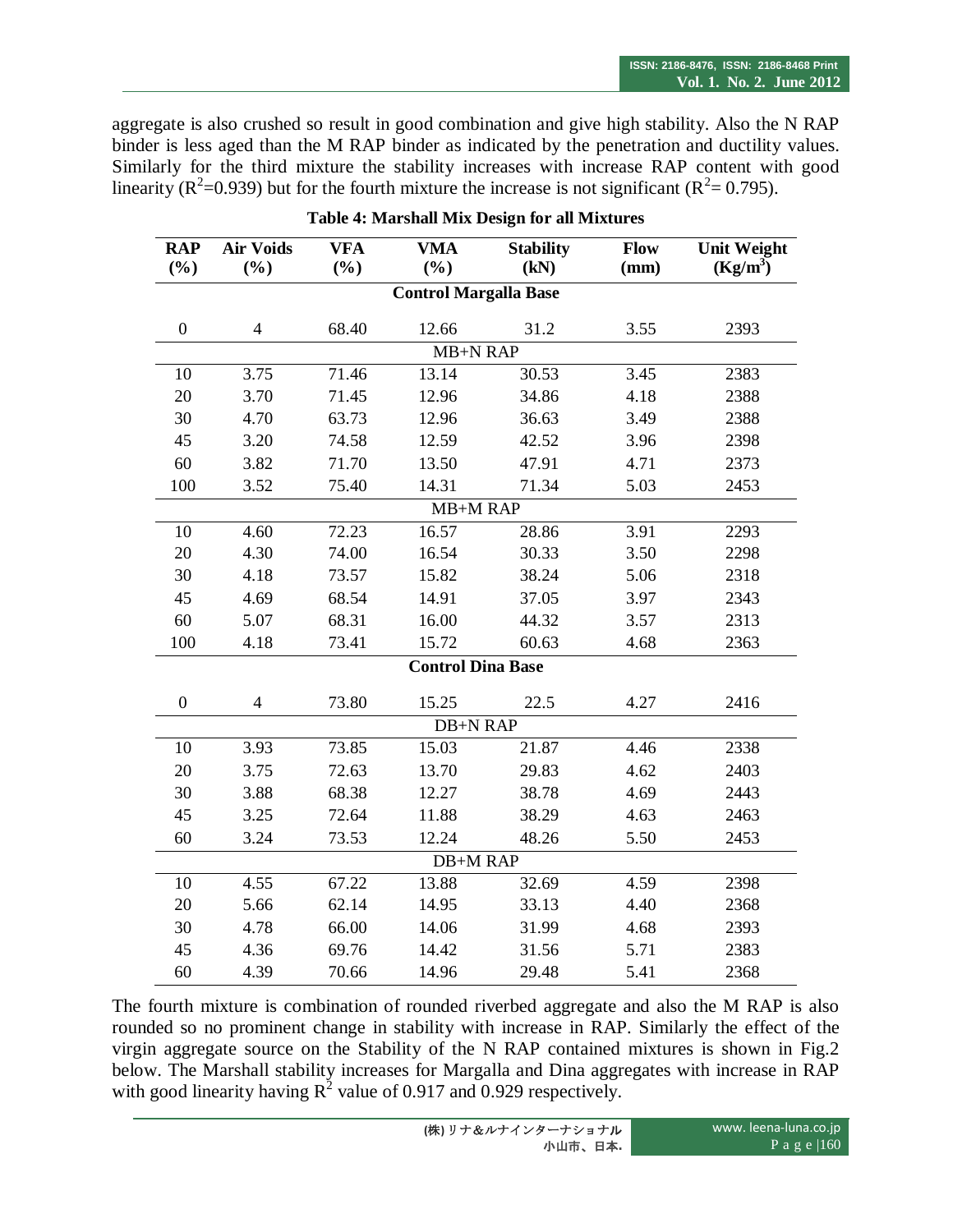





**Figure 2**: **Effect of virgin Aggregate source on Stability**

The flow values for all the mixtures are presented in Fig.3 which indicated that most of the values are within the specifications limits of 3 to 5.25mm. These analysis shows that RAP blending is a viable option for base course construction in the country. The laboratory testing confirmed that good quality mixtures can be design using RAP material. The quality of the virgin aggregates and also the quality of RAP material greatly affect the mixture volumetric properties. Even the 100% RAP mixtures of both the sources give good results in laboratory compaction. Few mixtures exceed the maximum flow limits but most RAP blends fall within the specified limits for the volumetric properties. The low RAP content up to 30% can be used for heavy traffic and higher RAP content can be used for medium and low traffic.



www.ajsc.leena-luna.co.jp **161**|P a g e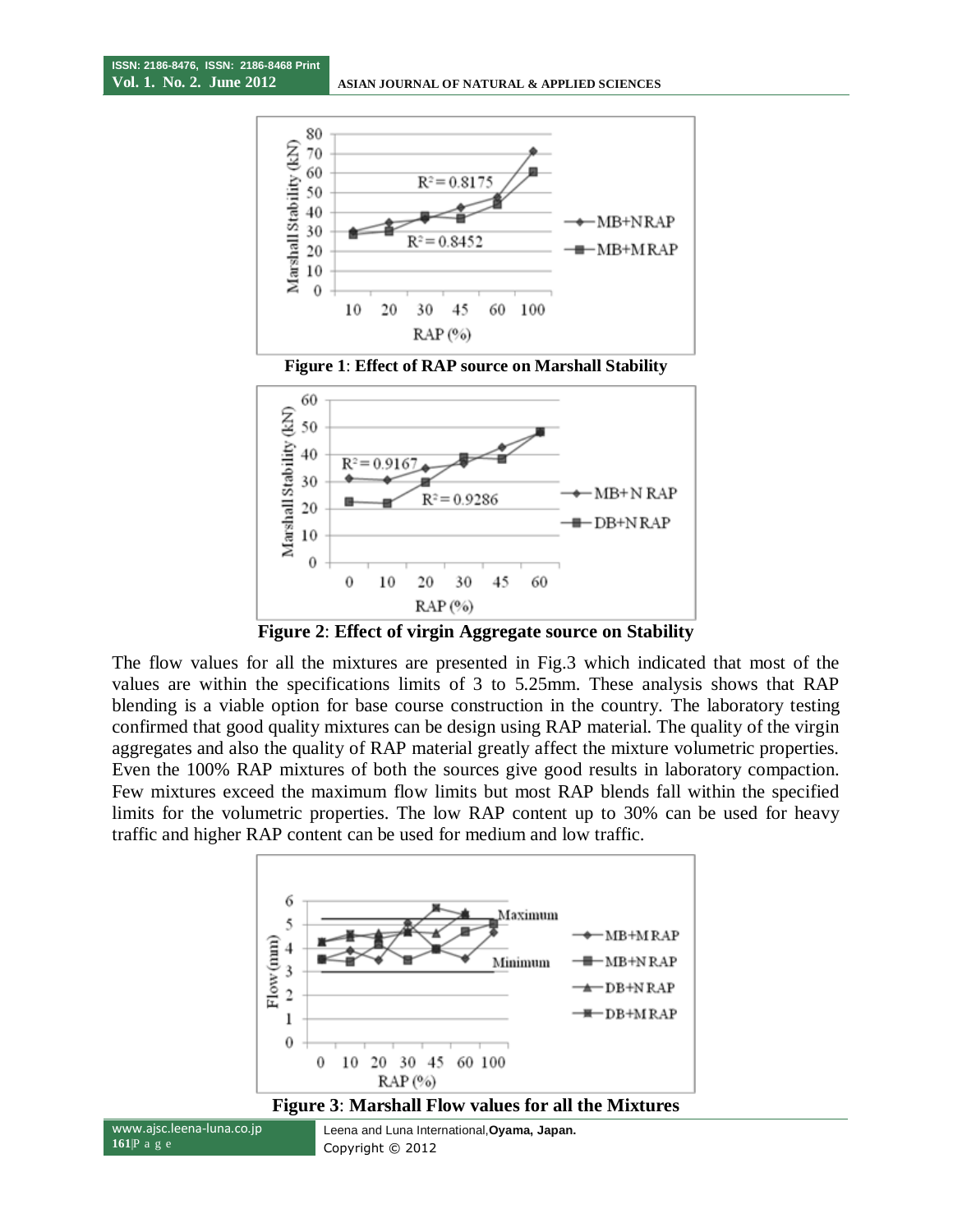# **SUMMARY**

Based on extensive laboratory evaluation of different Marshall Mixtures containing RAP concludes that the blending of virgin and RAP material overall improve the mixture properties. The main conclusions drawn from this research are the following:

- In laboratory the RAP mixtures designed using Marshall method perform the same as virgin mixtures.
- Generally the Marshall stability increases with increase in RAP content with good linearity. The stability of the 100% RAP mixtures is two times the stability of the virgin mixtures.
- The crushed limestone gives better performance with both the RAP sources as compared to the quartzite. When mostly riverbed and rounded particles are used the stability does not change significantly and the flow exceeds the maximum limit.
- Using RAP in design even up to 30% will help in conserving the natural resources, reducing the HMA price and improve the performance.
- It is suggested to construct a trial section using virgin and RAP blends to verify the suitability of RAP mixtures to the country climate condition and traffic loadings. It is recommended for future study to use modified binder and different NMSG to see the RAP mixture performance.

## **ACKNOWLEDGEMENT**

The authors acknowledge the Pakistan-United States Science and Technology Cooperative Program for funding this research. Thanks are extended to National Institute of Transportation (NIT) of NUST, Islamabad for the laboratory testing facilities.

## **REFERENCES**

- [1] Kim, S et al. (2007), "Evaluation of Use of High Percentage of Reclaimed Asphalt Pavement (RAP) for Superpave Mixtures" Research Report FL/DOT/SMO/07-507, Florida, USA.
- [2] Al-Qadi I.L. et al. (2007), Reclaimed Asphalt Pavement- A Literature Review, Research Report FHWA-ICT-07-001, Illinois Center for Transportation.
- [3] Turner-Fairbank Highway Research Center (TFHRC), Reclaimed Asphalt Pavement-User Guideline- Asphalt Concrete, viewed Sep 2011 http://www.tfhrc.gov/hnr20/recycle/waste/rap132.htm
- [4] Li, X. et al. (2008). Effect of reclaimed asphalt pavement (proposition and type) and Binder Grade on asphalt Mixture. Journal of the Transportation Research Board, No. 2051, Transportation Research Board of the National Academies, Washington D.C., pp 90-97
- [5] Environmental Protection Agency and Federal Highway Administration (1993) , "Recycling of Asphalt Pavements Using at Least 80 Percent Recycled Asphalt Pavement .Engineering and Environmental Aspects of Recycled Materials for Highway Construction, Report No. FHWA-RD-93-088.
- [6] Solaimanian, M. And Tahmoressi, M. (1996). Variability Analysis of Hot-mixed Asphalt Concrete Containing High Percent Reclaimed Asphalt Pavements, Presented